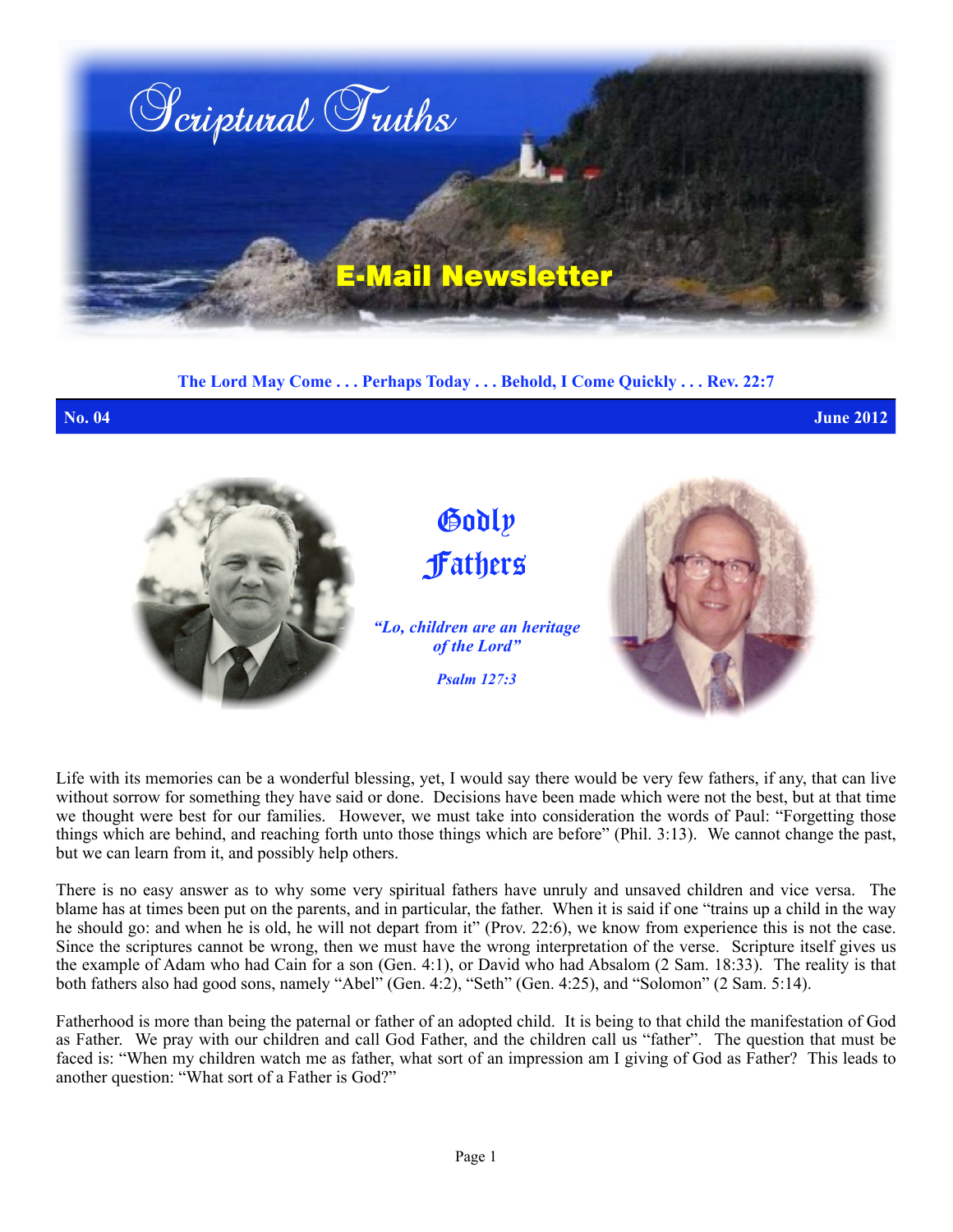# **God Is Presented As "Father"**

The following is a list of the expressions of relationship in which God is "Father", and which we Christian fathers should convey. The Lord Himself drew this observation when he said: "If a son shall ask bread of any of you that is a father . . . how much more shall your heavenly Father give the Holy Spirit to them that ask Him?" (Lk. 11:11-13). Some of the terms used of God in this relationship are:

- a) Father
	- i) What a blessedness this is to simply call God "Father" and to be a follower of Christ as an example and manifestation of God to those around us, especially our children. (Jn. 1:18; 14:9)
- b) Holy Father (Jn. 17:11)
	- i) The scriptures command us to: "Be ye holy; for I am holy" (1 Pet. 1:16). That is, be fathers who are devoted to God. This is a father who walks the fine line between his responsibilities to God and those to his family. As such, he will be a righteous Father in all his dealings with his children (Jn. 17:25).

As our Father we can cast on Him our every care, knowing that: "He careth for you" (1 Pet. 5:7). As such, He:

- a) Provides for our needs (Matt. 6:8, 26, 30)
- b) Answers our requests (Matt. 7:7)
- c) Takes pleasure in giving (Lk. 12:32)
- d) Protects in danger (Jn. 10:29)
- e) Secures a home (Jn. 14:2)
- f) Loves His own  $($ Jn. 16:27 $)$
- g) Trains in discipline (Heb. 12:7)

Our children and grandchildren live in a different world from that which we were brought up in, being exposed to that which we were never exposed to. There is a need for fathers who display the characteristics of God. Thank God He has given to us examples of such men.

### **Enoch**

Enoch was one of two men of whom it says: "walked with God". Before this was ever said of Enoch, he lived sixty-five years, and it was after the birth of his son that he walked with God, and did so for three hundred years.

When Enoch's son Methuselah was born, he was named this because God had revealed to Enoch, when his son dies, it shall come to pass. That which was to happen was the judgment of God, which was the flood. Enoch lived in a world of which he was conscious was under the judgment of God. Not knowing when his son would die, he lived in fellowship with God. Enoch walked with God for three hundred years of his three hundred and sixty-five years. Surely there would be changes in our homes if fathers walked with God for three hundred days out of every year.

### **Noah**

What a father Noah was. Of course he was not perfect, but God speaks of him as:

- a) "A preacher of righteousness" (2 Pet. 2:5)
- b) A man who "walked with God" (Gen. 6:9)
- c) Who was a man of faith and "prepared an ark to the saving of his house" (Heb. 11:7)

Like Enoch, he lived in the awareness of impending doom on this world and sought, by preaching, to warn the people and did all that he could do for the saving of his family. When any of the fathers came to our Lord during His earthly sojourn seeking the physical or spiritual health of their children, it was never a casual request. They begged in all sincerity. Praying for our children and grandchildren ought not to be a repetition of names like a grocery list, but an entreating to God to be merciful. I had an uncle who was for years a missionary in Venezuela, and at times I heard him pray to the Lord to save the children "when they were young and tender of age". Sadly, there may be some who wait until their children or grandchildren have got into drugs, etc., then they start to earnestly pray for their salvation.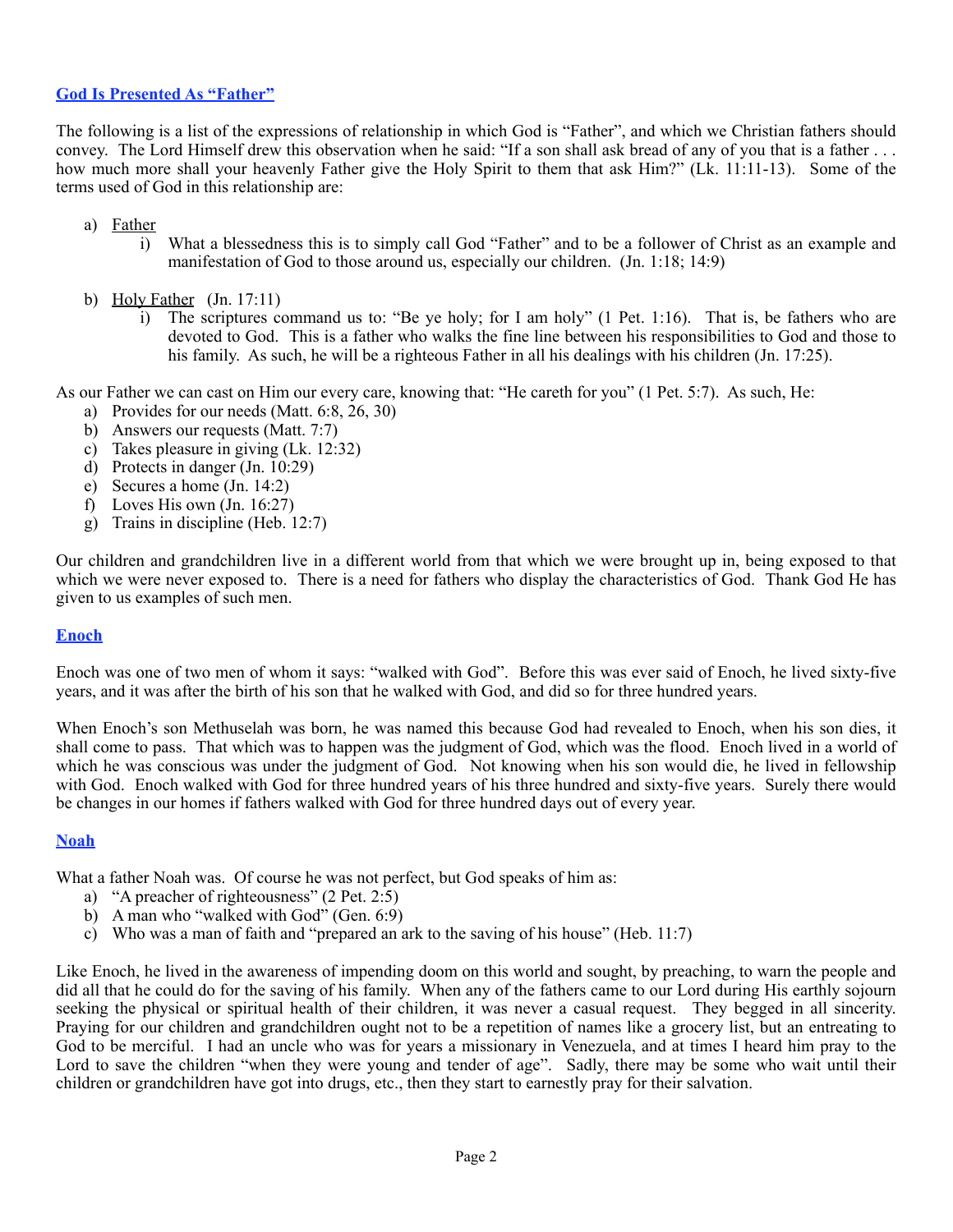# **Abraham**

What a wonderful man Abraham was. Three times over he was called "God's friend" (2 Chron. 20:7; Isa. 41:8; Jam. 2:23) and he alone had the distinguishing title of: "father of all them that believe" (Rom. 4:11). His character is seen when God told him to offer the son of promise on an altar. He obeyed and: "Rose up early in the morning" (Gen. 22:3). This man held nothing back from God. He was a father whom the son submitted to without reservation, even to the extent of death despite the fact he did not understand all that was happening. A lesson for our children today.

## **Joshua**

Moses had sent spies into the land to scrutinize it. When they came back, only two gave a good report, Caleb and Joshua (Num. 14:6). This man believed God concerning the promised inheritance (Ex. 3:8). It did not matter to him that which other fathers would do. Boldly he made the declaration: "As for me and my house, we will serve the Lord" (Josh. 24:15).

## **Jehonadab**

Jehonadab was a man whose degree of spiritually was a living reality affecting his family for over two hundred years. He is mentioned ten times, with his name spelt as "Jehonadab" ( $\overline{2}$  Kgs. 10:15, 23); and "Jonadab" (Jer. 35:8-19). In the book of Kings, that which is emphasized is his fellowship in the work of the Lord with another, and the emphasis in Jeremiah is the effect he had on his family.

- a) Jehonadab was in fellowship with Jehu and was zealous for the holiness of God (2 Kgs. 10:15-31). He is first mentioned working with Jehu toward the fulfillment of the reformation which began with Elijah. Through the leadership of these two men, the worship of Baal from the Northern Kingdom was permanently purged. This is the attitude we ought to have against all false doctrines whither they be the denial of the humanity or deity of Christ; His bodily resurrection; the solitariness of God; the Trinity; or the sufficiency, fidelity and finality of the scriptures. It would also seem that Paul had this man in mind when he wrote: "Casting down imaginations, and every high thing that exalteth itself against the knowledge of God, and bringeth into captivity every thought to the obedience of Christ" (2 Cor. 10:5). The Lord set a principle for godly fathers when he said: "What He seeth the Father do: for what things soever He doeth, the Son likewise" (Jn. 5:19). This carries a very important principle for us earthly fathers. When I was a child and did something or said something not right, I would hear dad ever so gently ask: "Did you ever hear daddy say that word?" or "Did you ever see Daddy do a thing like that?" The fact is, I can honestly say, and I am sure my brother and sister would concur, dad never rebuked us for something he himself had done, or was doing, for he always set a good example for us.
- b) Jehonadab believed that which the prophets of God had spoken (1 Kgs. 14:15-16; 19:17; 21:17-24). So often we hear people speaking of the "still small voice" of the Lord (1 Kgs. 19:12) as a voice of delightfulness. It was a voice of judgment, a calm controlling of circumstances foretelling fierce judgments. Irrespective of how things looked, this man, like Enoch, Noah and Abraham, believed God, and his confidence in the unerring word of God was a characteristic that his children perceived.
- c) Jehonadab, in fellowship with King Jehu, would finish what Elijah had begun that day. That is, He worked with another "believer", and they, in fellowship with the purposes of God, brought about the fulfillment of the promise of God (1 Kgs. 14:15-16).
- d) Jeremiah gives us another glimpse into the long range effects of this man. He ordered his family life around God's word (Jer. 35:1-19). We would call ourselves blessed if our effect on the spiritual development of our children reached to our grandchildren. This man's spiritual teaching went to his sixth generation. My This man's spiritual teaching went to his sixth generation. My grandmother Milne was very much like that. She prayed for her children, her grandchildren, and the children not yet born. Her spiritual effect has lasted through five generations, reaching to my children. What a legacy she left us. Jehonadab's children were still following in his precepts some 250 years later. The events of 2 Kgs. 10 took place around 840 BC, and the descendants of Jehonadab were awaiting the fall of Jerusalem around 603 BC. Was this only lip service or real spiritual holding to the truths taught so long ago by their great great great grandfather? God sent Jeremiah to test obedience one more time by putting wine before them, and they all refused. As fathers, we ought to learn to say "no" to our children in the things which are questionable, and be able to ask: "Have you ever seen dad do that or say that?", and instill into their minds while they are young and of tender years the necessity to hold fast to the word of God.